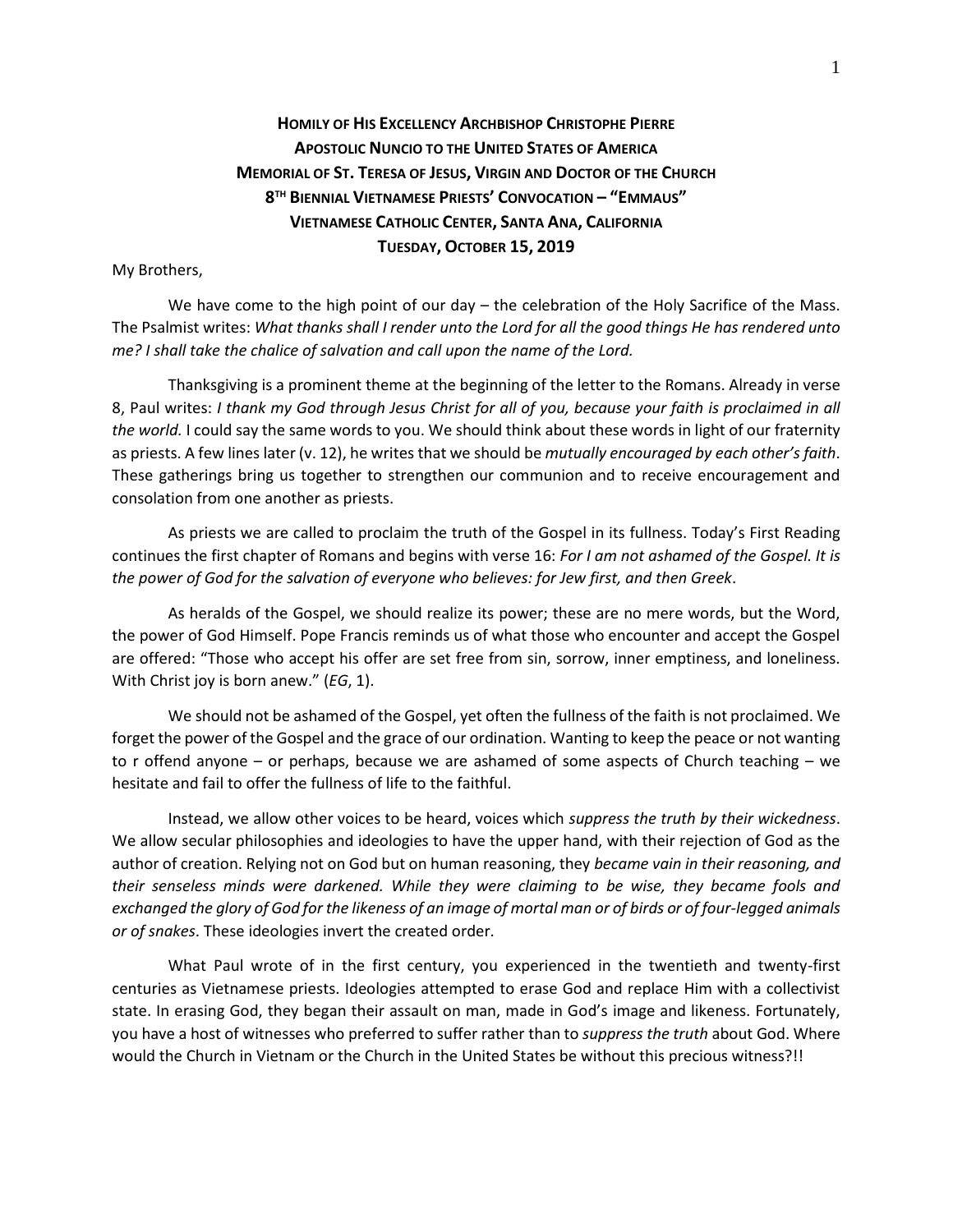Today, there are new ideologies that want to reshape how we understand the human person and the relationship between man and woman. In verses 24 and 25, (and, although we don't have these verses today, verses 26-32) Paul speaks of people being handed over to impurity; the mutual degradation of the body; exchanging the truth of God for a lie; worshiping creature rather than Creator; and exchanging natural relations for unnatural ones. These are very challenging verses, especially in today's culture and political climate.

Are you ashamed of the Gospel or are you prepared to proclaim it with boldness? It is a reality that if one were to be bold in preaching on these texts today, there would be a backlash. Are we ashamed of the Gospel? Are we willing to suffer for it? Moreover, if we do not proclaim it, what will happen to our young people and our culture?

We must find our voice, and for this we need to be close to the Lord. To proclaim the Gospel boldly and compassionately, we must be close to the One who was courageous and merciful. It is fitting then that we hear this reading on the feast of St. Teresa of Avila, who described praying as "being on terms of friendship with God, frequently conversing in secret with Him, who, we know, loves us" (*Vida*, 8, 5). In prayer, we come to deepen our friendship with God and to realize that it was He who first extended his hand of friendship to us, He who first seized the initiative. In nourishing our interior life, we can be like Paul who said: *I can do all things in Him who strengthens me*.

However, if we preach on these texts, then not only do we need to have courage, but we also need to have prudence and compassion. Moreover, no one likes a hypocrite. In preaching about irreligion or sexuality and marriage, we can focus too much on other people's sins and not on the beautiful teachings about God as Creator or the beauty of married life. As priests, we must be instruments of mercy, and we cannot come off as judgmental.

Paul warns at the beginning of the second chapter of Romans: *Therefore, you have no excuse, O man, whoever you are, when you judge another; for in passing judgment upon him you condemn yourself, because you, the judge, are doing the very same things. … Do you suppose you will escape the judgment of God?*

It is this type of hypocrisy and judgmental attitude that Jesus criticizes in the Gospel, when He says: *Oh you Pharisees! Although you cleanse the outside of the cup and the dish, inside you are filled with plunder and evil. You fools! Did not the maker of the outside also make the inside?*

As priests, we need to be men of prayer and men of integrity. The commitment to prayer helps us always to remember the Creator, the One who made us and called us – to be His child and to be His priests. Before the thrice holy God, we realize our own sinfulness and inadequacies, and like Peter, we are inclined to say, "*Depart from me, for I am a sinful man.*"

Jesus didn't depart from Peter, nor will He depart from us. He sees our potential to do great good for the Church and to bring His salvation to others, to be mediators of His Presence. He extends His hand to us in friendship. Whether we take His hand of friendship and mercy is up to us. Taking His hand involves a commitment not only to prayer but to personal and pastoral conversion. It involves placing everything – all that we have and all that we are – in His hands.

If there is to be renewal in the Church today, then that renewal must also take place in the heart of the priest. The first work of the Holy Spirit is conversion. Do we let the Spirit of Jesus animate our lives